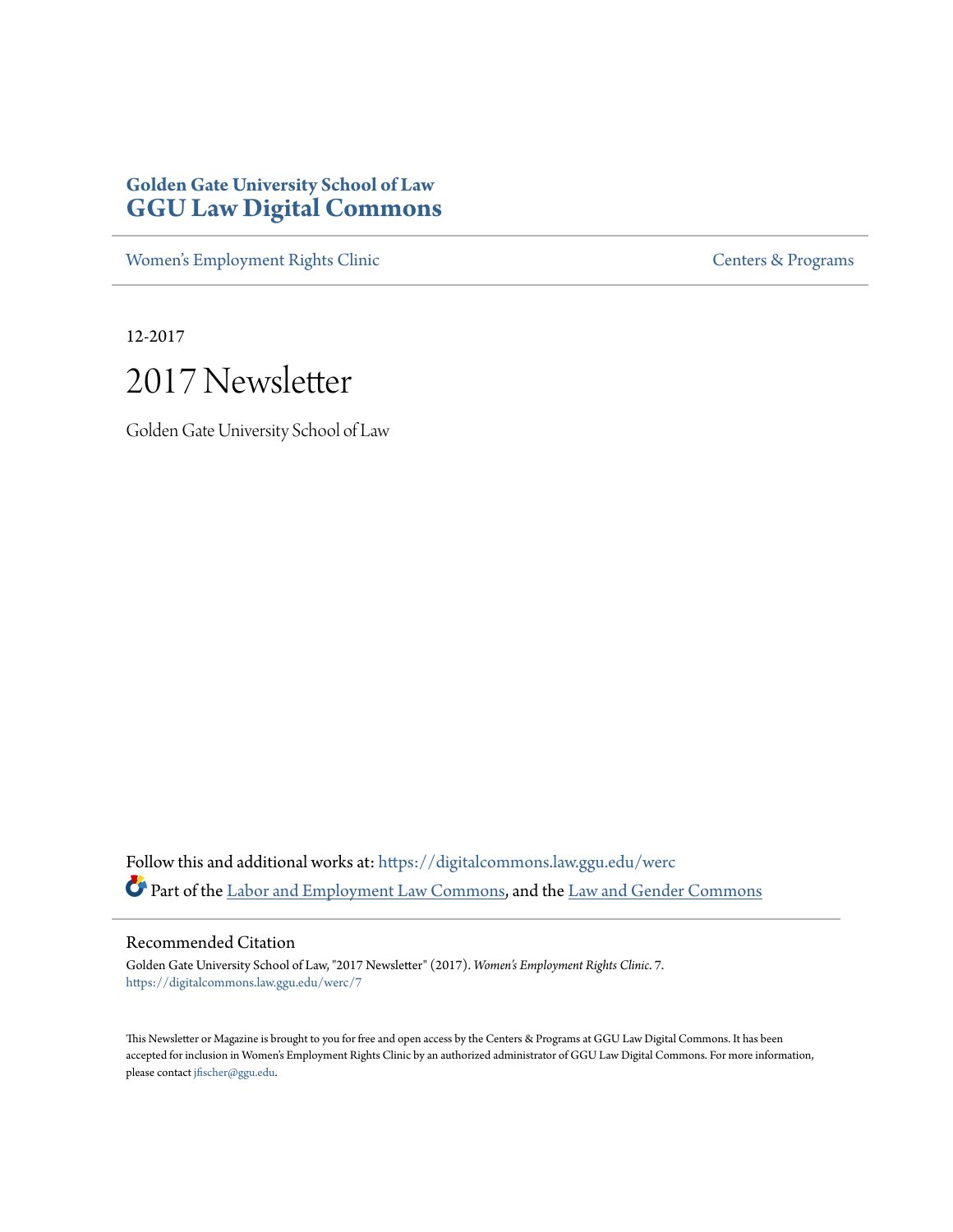

### **WOMEN'S EMPLOYMENT RIGHTS CLINIC (WERC) GOLDEN GATE UNIVERSITY SCHOOL OF LAW 2017 Newsletter**

#### **Direct Legal Services**

WERC represents low-wage workers in administrative advocacy before the state Labor Commissioner, the state agency that enforces California's wage and hour laws, and the Department of Labor, the federal agency that enforces federal wage and hour laws, and the Office of Appeals for the Employment Development Department for unemployment insurance appeals. Workers are either referred to WERC by our community partners or they call our student-run hotline. WERC provides a range of services to clients from advice and counseling to full representation.

This summer, two of the clinic's clients received the full amount of their judgment - \$360,000. Clinic students represented the two live-in caregivers in an evidentiary hearing before the Labor Commissioner and the clinic worked closely with the Labor Commissioner in their collection efforts.



#### **Impact Work**

WERC also brings strategic litigation on behalf of low-wage workers. WERC along with co-counsel Legal Aid at Work, sued Mission Beach Café in San Francisco on behalf of nine current and former employees. The lawsuit alleges among other things that they are unable to cash their paychecks due to insufficient funds, not paid regularly and not usually given paystubs. This summer, a San Francisco Superior Court judge granted a preliminary injunction in *Germick et al. v. Mission Beach Café et. al,* requiring that Defendants immediately cease violating several labor laws by timely paying workers all earned wages, issuing paychecks with sufficient funds, and issuing legally sufficient paystubs.